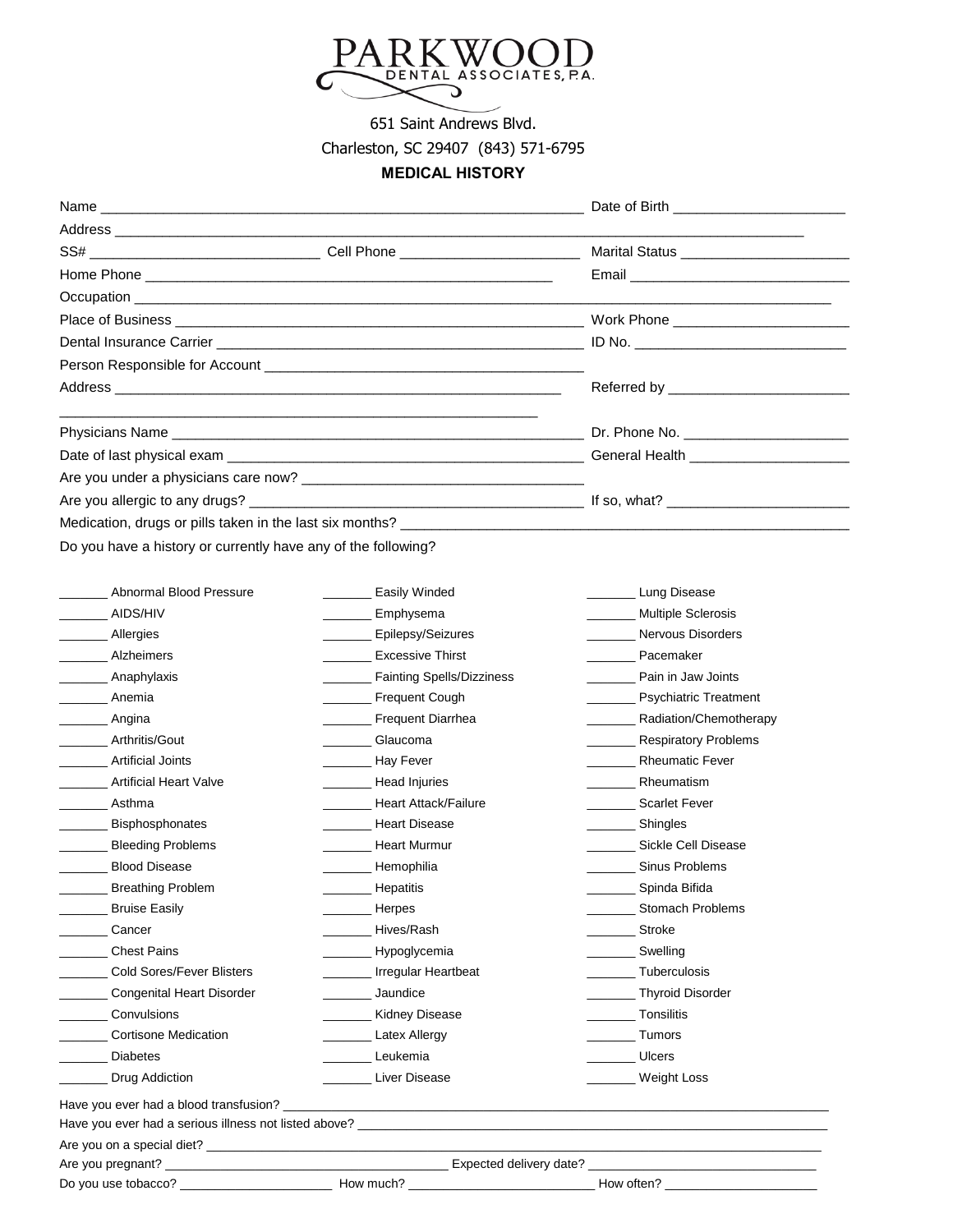

651 Saint Andrews Blvd.

Charleston, SC 29407 (843) 571-6795

## **DENTAL HISTORY**

| PLEASE PRINT NAME                    | have received a copy of this office's (and the state of the state of the state of the state of the state of th |
|--------------------------------------|----------------------------------------------------------------------------------------------------------------|
| Notice of Privacy Practices (HIPAA). |                                                                                                                |
| <b>SIGNATURE</b>                     | <b>DATE</b>                                                                                                    |